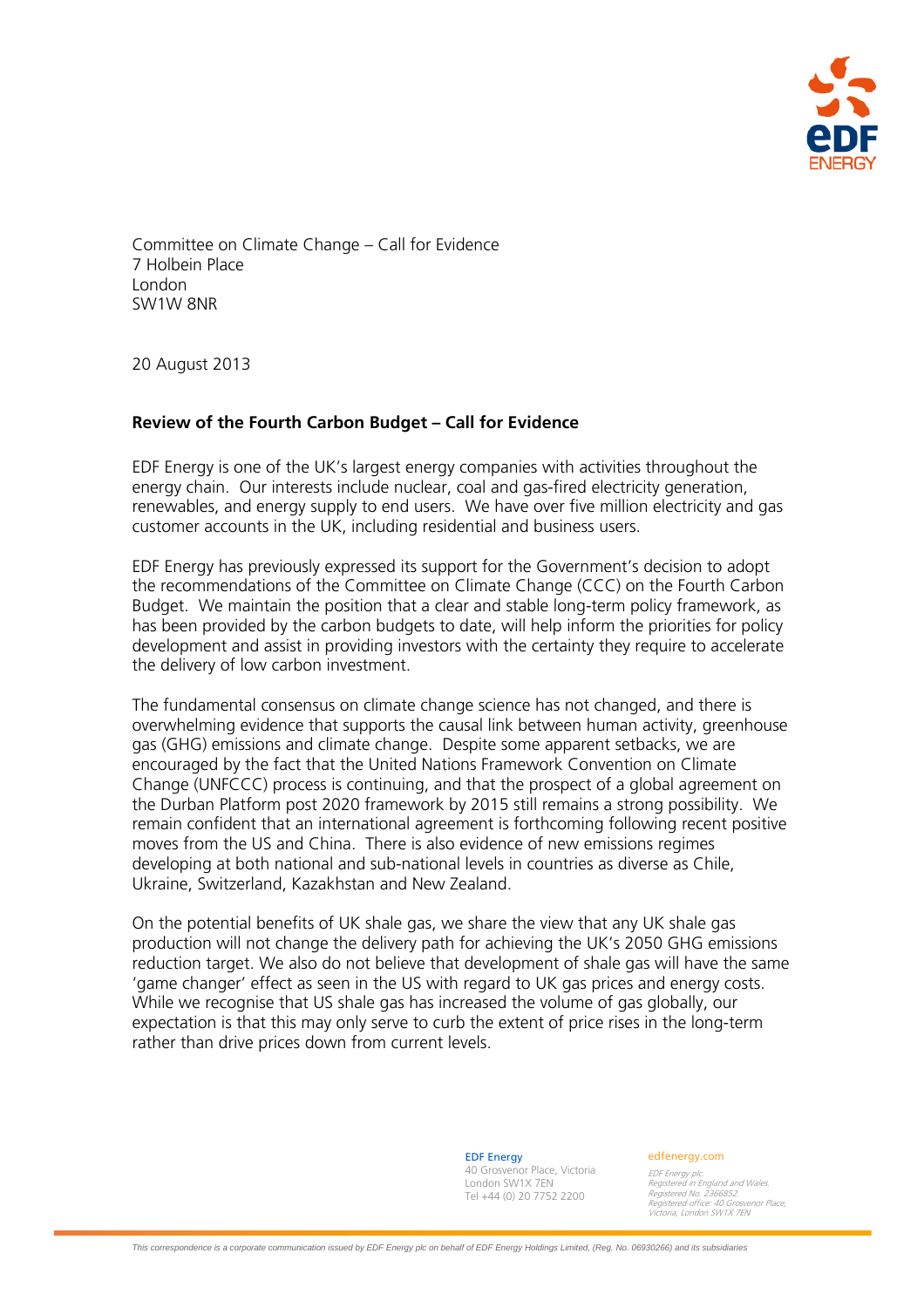

There is general agreement within both industry and the Government that power sector decarbonisation by 2030, or soon thereafter, is necessary to meet the UK's statutory requirement of an 80% reduction in GHG emissions by 2050. This is because low carbon electricity generation is likely to be a key driver in the decarbonisation of the residential heat and surface transport sectors. We would highlight that a number of analyses, including the Government's 2050 Pathways Analysis, show that new nuclear will be a vital component of any pathway compatible with the 2050 objective. This is because it is the most internationally competitive and lowest cost option for firm low carbon electricity supplies, and can make a significant contribution to providing safe, secure and affordable low carbon energy in the UK.

While the recession has made it easier to hit the budgets, it is unclear if there has been sufficient investment in structural changes to permanently reduce emissions. Therefore, we do not believe the recent trend in emissions would justify a tightening of the budget. There remains a possibility that the reduction in emissions has delayed investment in low carbon technologies and created a greater delivery risk for subsequent budgets. We agree with the CCC's assessment that "achieving this reduction [by 2050] will require a step change in the pace of UK production emissions reduction, now needed urgently."

Although we have seen some slippage in the delivery and implementation of the Government's policy framework to deliver power sector decarbonisation, EDF Energy believes that the assumptions on abatement potential remain broadly valid and that the substantial decarbonisation of the power sector by the early 2030s remains a valid objective. It is imperative that the Government maintains momentum on delivering Electricity Market Reform (EMR), which we believe will help achieve decarbonisation of the electricity sector at lower cost. Reform of existing electricity market arrangements is necessary to ensure the market is capable of delivering the reliable, diverse energy mix required to achieve the UK's energy policy objectives. We believe that the Government's proposals will provide the investment framework that is crucial for the low carbon investment that the UK needs, and will keep costs down for consumers.

Any dilution of the Government's efforts to decarbonise the electricity sector, signalled by a relaxation of the Fourth Carbon Budget, is likely to significantly undermine investor confidence. Such a change would also entail additional costs for the UK economy due to disruption in low carbon supply chains, and will restrict investment opportunities in low carbon generation assets through the 2020s.

EDF Energy recognises that it is possible that some low carbon policies may have an indirect impact on energy intensive users through their effect on electricity prices. We therefore support the Government's proposals to assist those Energy Intensive Industries (EIIs) exposed to international competition, and therefore the risk of carbon leakage, as a result of the indirect costs of UK and EU climate policies. However, it should be borne in mind that firms may wish to relocate production abroad for a number of reasons, and that energy costs are only one such consideration.

Contracts for Difference (CfDs) will be a key component of ensuring value for money for consumers by shielding them from the damaging impacts of high and volatile fossil fuel prices. By reducing risk to investors, they will lead to a lower cost of capital and a reduction in bills compared to alternative mechanisms such as the Renewables Obligation.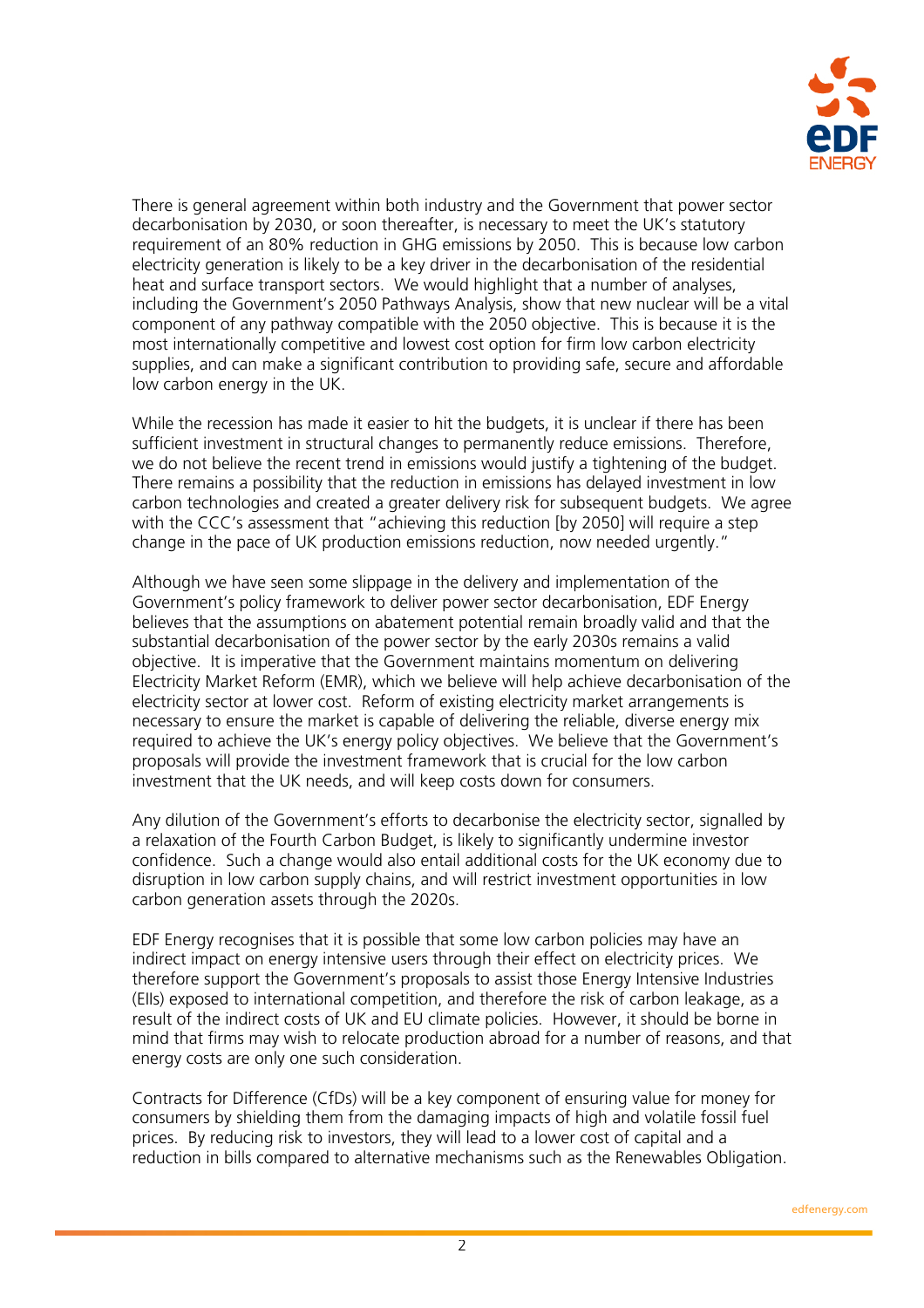

Our detailed responses are set out in the attachment to this letter. Should you wish to discuss any of the issues raised in our response or have any queries, please contact Ravi Baga on 020 7752 2143, or myself.

I confirm that this letter and its attachment may be published on CCC's website.

Yours sincerely,

 $A_1$ 

**Angela Piearce Corporate Policy and Regulation Director**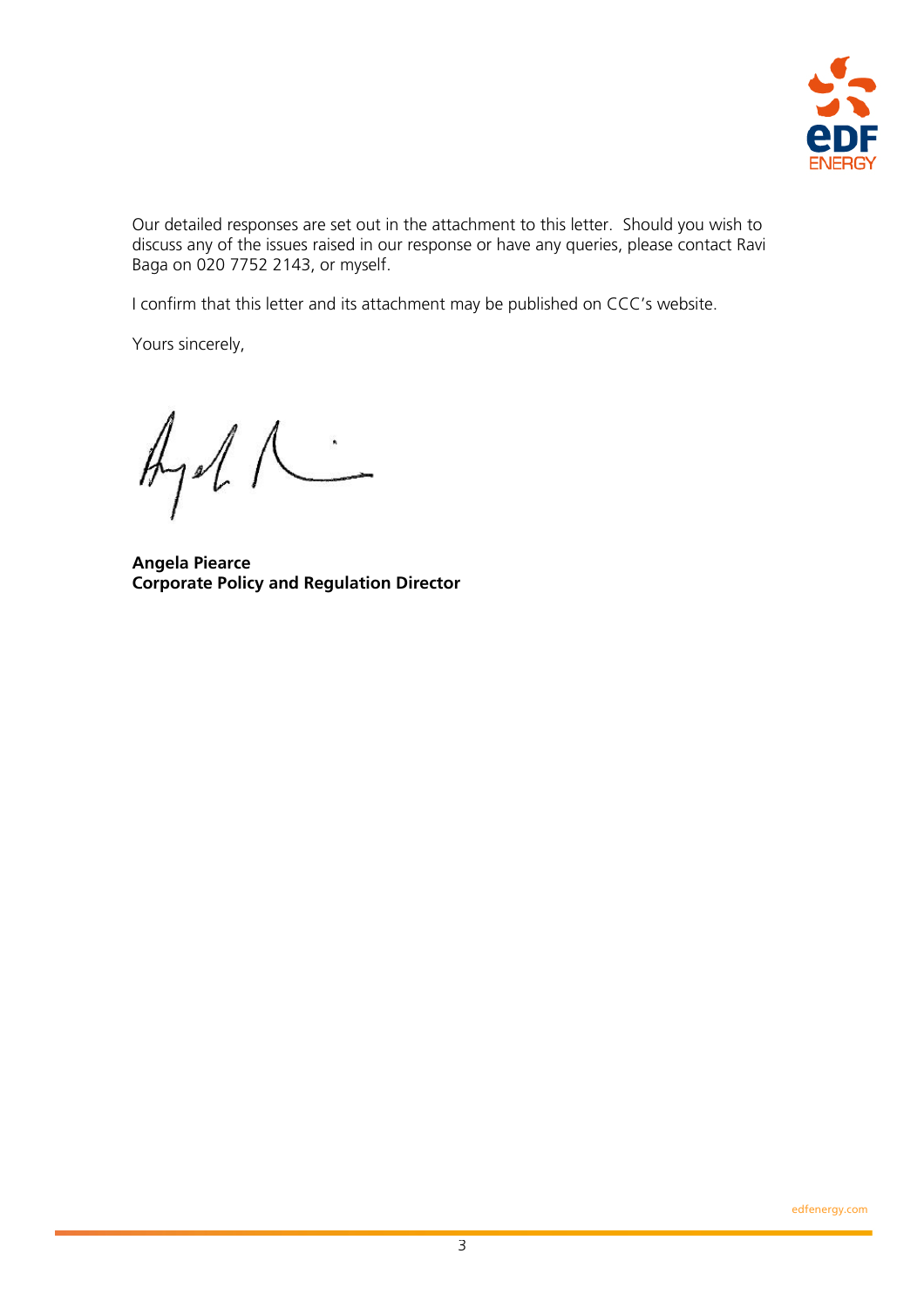

# **Attachment**

# **Review of the Fourth Carbon Budget – Call for Evidence**

# **EDF Energy's response to your questions**

# **A. Climate Science and International Circumstances**

#### **Question 1: Does the scientific evidence justifying the climate objective remain the same as in 2010? In particular, is there new evidence on climate change impacts?**

The fundamental consensus on climate change science has not changed, and we believe there is overwhelming evidence that supports the causal link between human activity, greenhouse gas (GHG) emissions and climate change. Climate change is a global issue, and so international collective action will be critical in driving an efficient and equitable response on the scale required to meet our climate challenges. In this regard, it will be important to take into account the upcoming Intergovernmental Panel on Climate Change (IPCC) Fifth Assessment Report on the scientific, technical and socio-economic aspects of climate change, expected in September 2013.

## **Question 2: Have the emissions pathways consistent with achieving this objective changed? In particular, is there new evidence on climate sensitivity to emissions?**

EDF Energy believes that the emissions pathways, on which the Fourth Carbon Budget is based, are entirely consistent with achieving the stated objective of reducing GHG emissions by 80-95% by 2050. We would highlight that a number of analyses, including the Government's 2050 Pathways Analysis, show that new nuclear will be a vital component of any pathway compatible with the 2050 objective. This is because it is the most internationally competitive and lowest cost option for firm low carbon electricity supplies, and can make a significant contribution to providing safe, secure and affordable low carbon energy in the UK.

We are not aware of any new evidence on climate sensitivity to emissions.

## **Question 3: Does the climate objective remain in play given international developments? Has the likelihood of getting global agreement changed significantly since the budget was set, and if so why?**

The mainstream consensus on the need for urgent action on climate change has not changed, despite the lack of apparent progress in international climate negotiations. It is crucial that the UK continues to make the transition to a low carbon economy in an affordable manner that ensures that the competitiveness of UK energy supplies is maintained.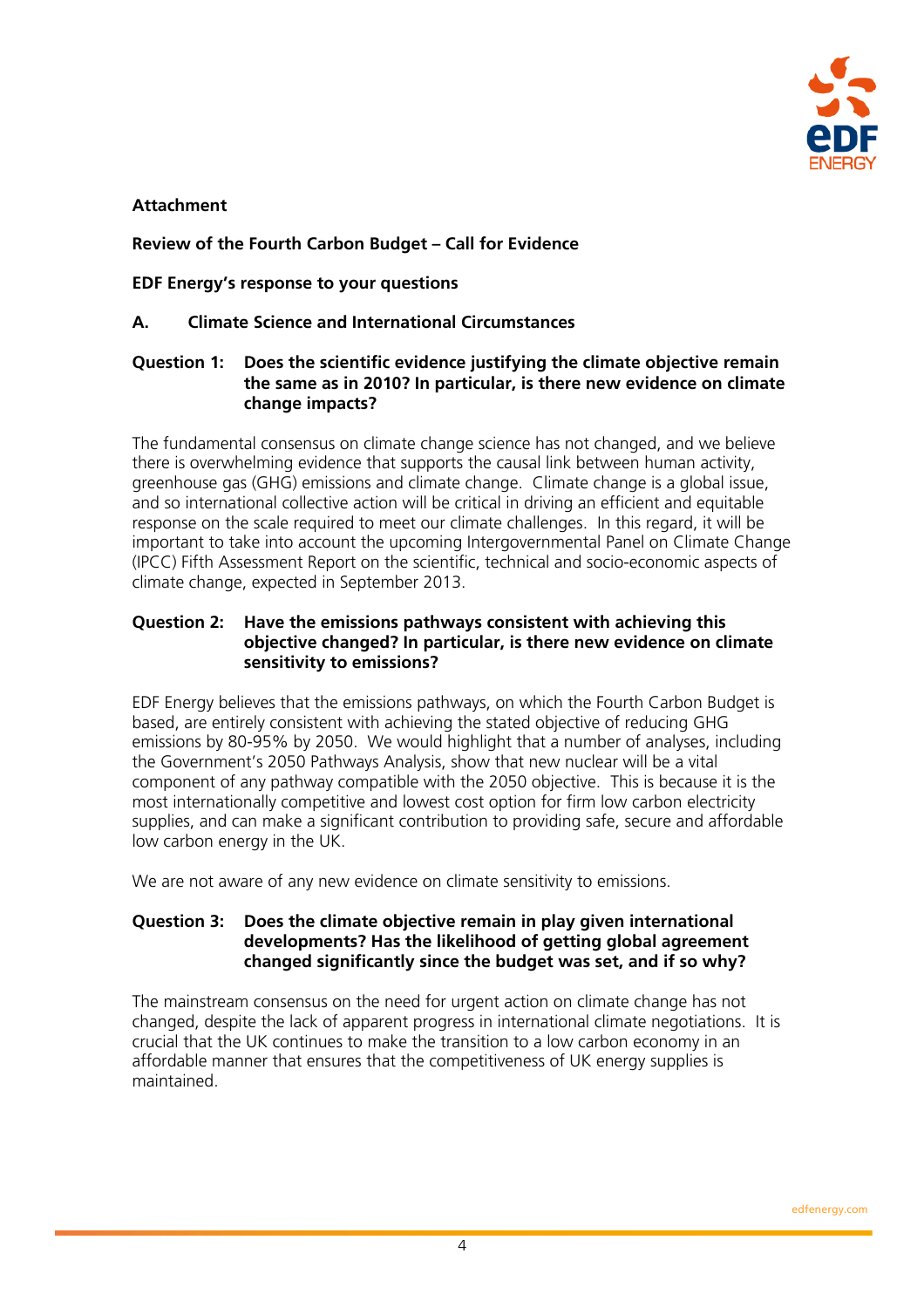

Despite some apparent setbacks, we are encouraged by the fact that the United Nations Framework Convention on Climate Change (UNFCCC) process is continuing and that the prospect of a global agreement on the Durban Platform post 2020 framework by 2015 still remains a strong possibility. We remain confident that an international agreement is forthcoming following recent positive moves from the US and China. There is also evidence of new emissions regimes developing at both national and sub-national levels in countries as diverse as Chile, Ukraine, Switzerland, Kazakhstan and New Zealand.

In addition, we would highlight that progress is being made at the European Union (EU) level, with the publication of the European Commission's Green Paper on a 2030 framework for climate and energy policies and the growing recognition of the need for structural reform of the EU Emissions Trading System (EU ETS). The climate commitments made by the EU will play a key role in securing any global agreement.

## **Question 4: How have the prospects for a new EU package for 2030 changed since the Committee's advice and the setting of the budget? What implications do the latest expectations have for the Fourth Carbon Budget?**

The European Commission, through its Green Paper, has recently consulted stakeholders to support the development of a new integrated climate and energy policy framework for the period to 2030. This framework should ensure that the EU is on track to meet longer term climate objectives (reducing GHG emissions between 80-95% by 2050) and build upon the Energy Roadmap 2050 set out in 2011. We welcome the fact that that there is a now a strong recognition within Europe of the need for concrete legislative proposals to carry out structural reform of the EU ETS.

We note that the UK Government's intended review of the Fourth Carbon Budget, which will consider developments in the EU emissions reduction trajectory, will occur in 2014. We would expect that any positive developments in agreeing the future EU emissions trajectory to 2030 and beyond will be a major factor in the review process. Conversely, any lack of formal resolutions at this stage should not in itself be a reason to revise the Fourth Carbon Budget.

## **Question 5: What flexibilities are appropriate to reflect possible future changes in EU and international circumstances?**

We do not believe that the Fourth Carbon Budget should be tightened in response to the recession. The effects of the recession have already led to delayed investments and potentially increased delivery risk. We believe that any headroom available would provide the required flexibility and contingency. While the recession has made it easier to meet carbon budgets, it is unclear if there has been sufficient level of investment to permanently reduce emissions beyond 2020 to afford a tightening of the budget.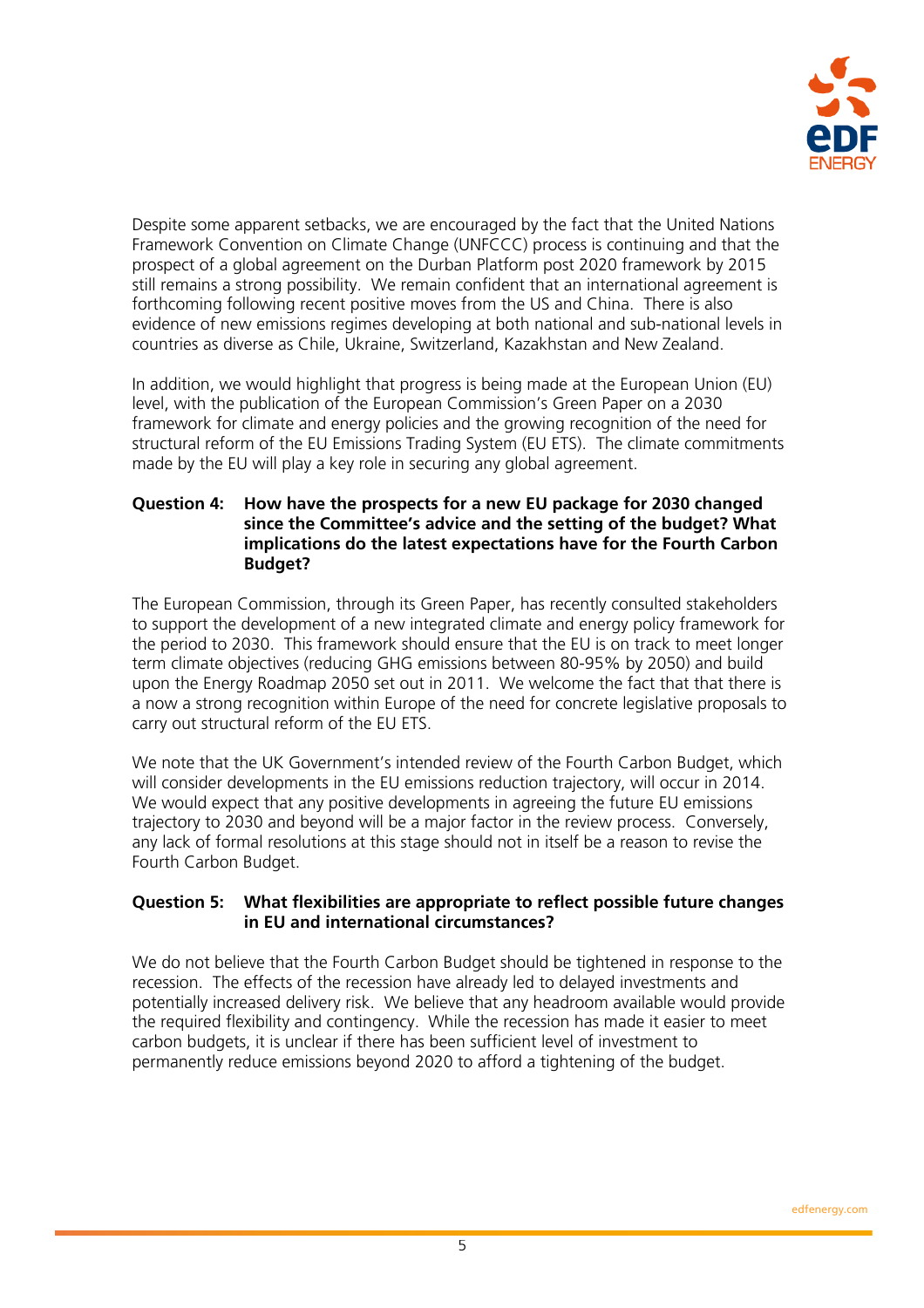

# **B. Technology and economics**

## **Question 6: Is there any new evidence to suggest that the type of scenarios upon which the budget was based are no longer feasible or cost effective?**

EDF Energy believes that the decarbonisation scenarios upon which the budget was based are valid, achievable and cost effective. There is now general agreement across industry and the Government that power sector decarbonisation by 2030, or soon thereafter, is essential to deliver the reductions in other sectors needed to achieve an 80% reduction in GHG emissions by 2050 (60% by 2030). Low carbon electricity can play a key role in decarbonising the residential heat and surface transport sectors. The proposed Fourth Carbon Budget of 1950 MtCO<sub>2</sub>e for the period 2023 to 2027 is consistent with an 80% reduction in emissions by 2050.

We agree with the CCC's previous assessment that "achieving this reduction [by 2050] will require a step change in the pace of UK production emissions reduction, now needed urgently." We feel it is therefore imperative that the Government maintains momentum on delivering Electricity Market Reform (EMR), which we believe will help achieve decarbonisation at least cost. Reform of the existing electricity market arrangements is necessary to ensure the market is capable of delivering the reliable diverse energy mix required to achieve the UK's energy policy objectives. We believe that the Government's proposals will provide the investment framework that is crucial for the low carbon investment that the UK needs, and will keep costs down for consumers.

#### **Question 7: In particular, does the possibility of shale gas in the UK change the economics of the Fourth Carbon Budget?**

Further investment in any unabated gas generation plant (whether fuelled by conventional or shale gas), beyond the minimum required to bridge the gap to new low carbon technologies, would introduce significant challenges in meeting the UK's climate change objectives. While gas fired generation has lower carbon dioxide (CO<sub>2</sub>) emissions than old coal fired generation, it is still a significant source of CO<sub>2</sub> emissions in its own right (unless it can be equipped with carbon capture and storage).

We are therefore concerned by the Government's introduction of a new 200 gCO<sub>2</sub>/kWh (in 2030) power sector carbon-intensity scenario in its Gas Generation Strategy (equating to 37GW of new CCGT capacity by 2030). We are concerned that it sends a mixed signal to industry. Investment in unabated gas generation plant substantially increases the risk that the UK's long term emissions reduction targets will not be met, or at least will not be met in a cost effective manner.

On the potential benefits of UK shale gas, we share the view that any UK shale gas production will not change the delivery path for achieving the UK's 2050 GHG emissions reduction target. We also do not believe that development of shale gas will have the same 'game changer' effect as seen in the US with regard to UK gas prices and energy costs. While we recognise that US shale has increased the volume of gas globally, our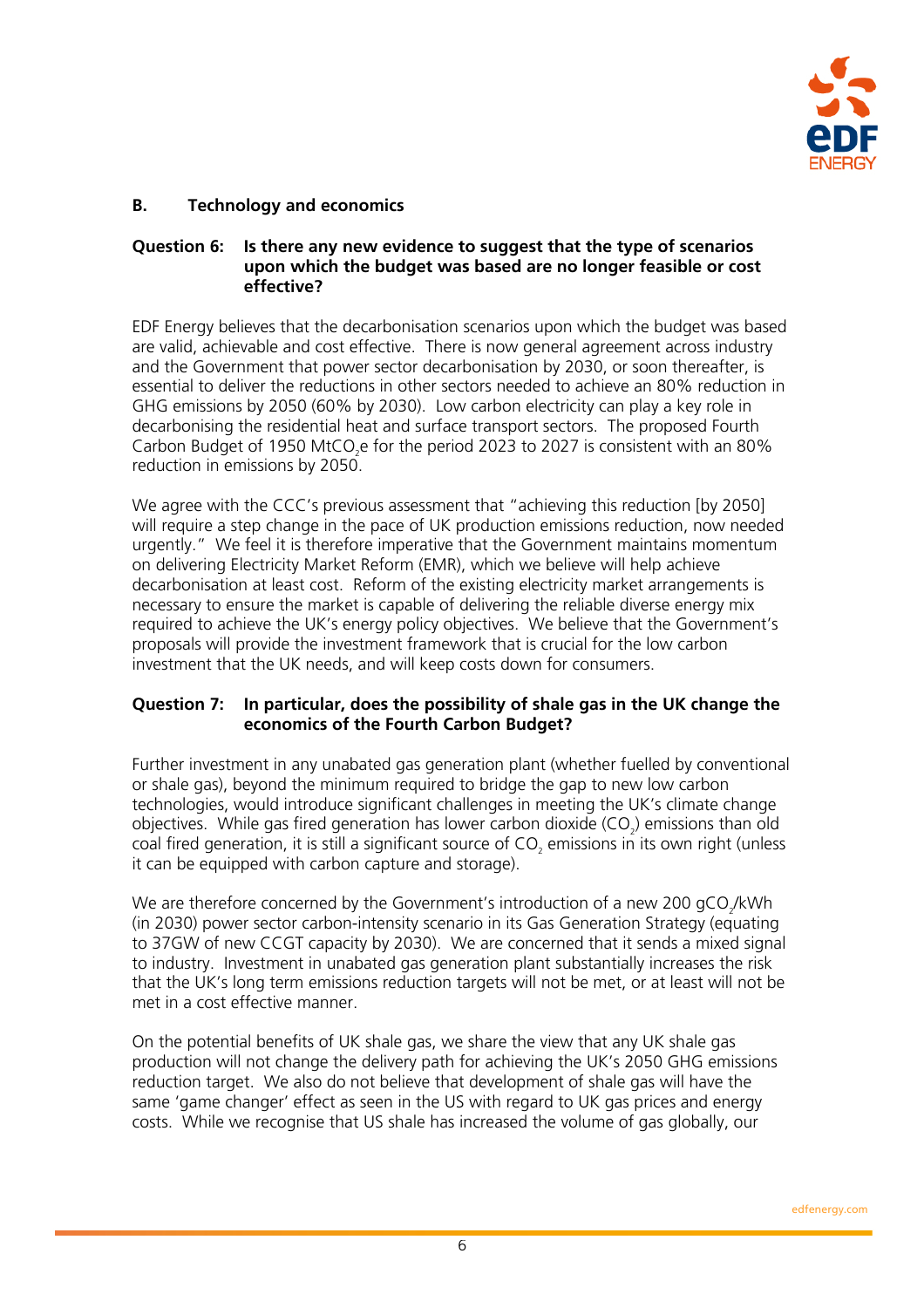

expectation is that this may only serve to curb the extent of price rises in the long-term, rather than drive prices down from current levels.

## **Question 8: Should the budget be tightened to reflect headroom due to significantly lower emissions projections (e.g. due to slower than expected economic growth) since 2010?**

EDF Energy does not believe that the Fourth Carbon Budget should be tightened in response to the recession. There remains a possibility that the reduction in emissions has delayed investment in low carbon technologies and created a greater delivery risk for subsequent budgets. We believe that any headroom available would provide the required flexibility and contingency across all sectors of the UK economy. While recession has made it easier to meet carbon budgets, it is unclear if there has been a sufficient level of investment to permanently reduce emissions beyond 2020 to afford a tightening of the budget.

At present, decarbonisation of the traded sector (which is the sector most affected by slower than expected economic growth) is still dictated by the EU ETS, and so any tightening of the budget would simply increase the burden on the non-traded sector. As we stated in our answer to Question 6, much of the reduction in the heat and transport sectors can only be delivered in conjunction with the decarbonisation of the power sector.

We also believe that the issue of slower economic growth and associated lower emissions is one that exists across Europe, and is the underlying cause of the large surplus carried over into Phase III of the EU ETS. The divergence in actual emissions from ex ante cap projections in future phases could be addressed by the introduction of a supply side response mechanism as part of structural reform of the EU ETS. However, we do not believe the same approach should apply to carbon budgets. We believe there are distinct differences between a market instrument such as the EU ETS which needs to provide an enduring and permanent market signal that underpins cash flow for participants in the traded sector and five year carbon budgets that are used to inform policy responses over longer timescales across the UK economy as a whole.

# **C. Other issues**

## **Question 9: Is there any new evidence to suggest that (incremental) impacts of the Fourth Carbon Budget on competitiveness, the fiscal balance, fuel poverty and security of supply have become unmanageable?**

No. We consider that ample evidence on competitiveness impacts has been gathered at both UK and EU level, and targeted support mechanisms have been designed to address this. We believe the UK Government is right to proceed with measures now to provide targeted relief against the indirect impact of the EU ETS and the carbon price support mechanism to ensure the competitiveness of UK industry.

EDF Energy recognises that it is possible that some low carbon policies may have an indirect impact on energy intensive users through their effect on electricity prices. We therefore support the Government's proposals to assist those Energy Intensive Industries